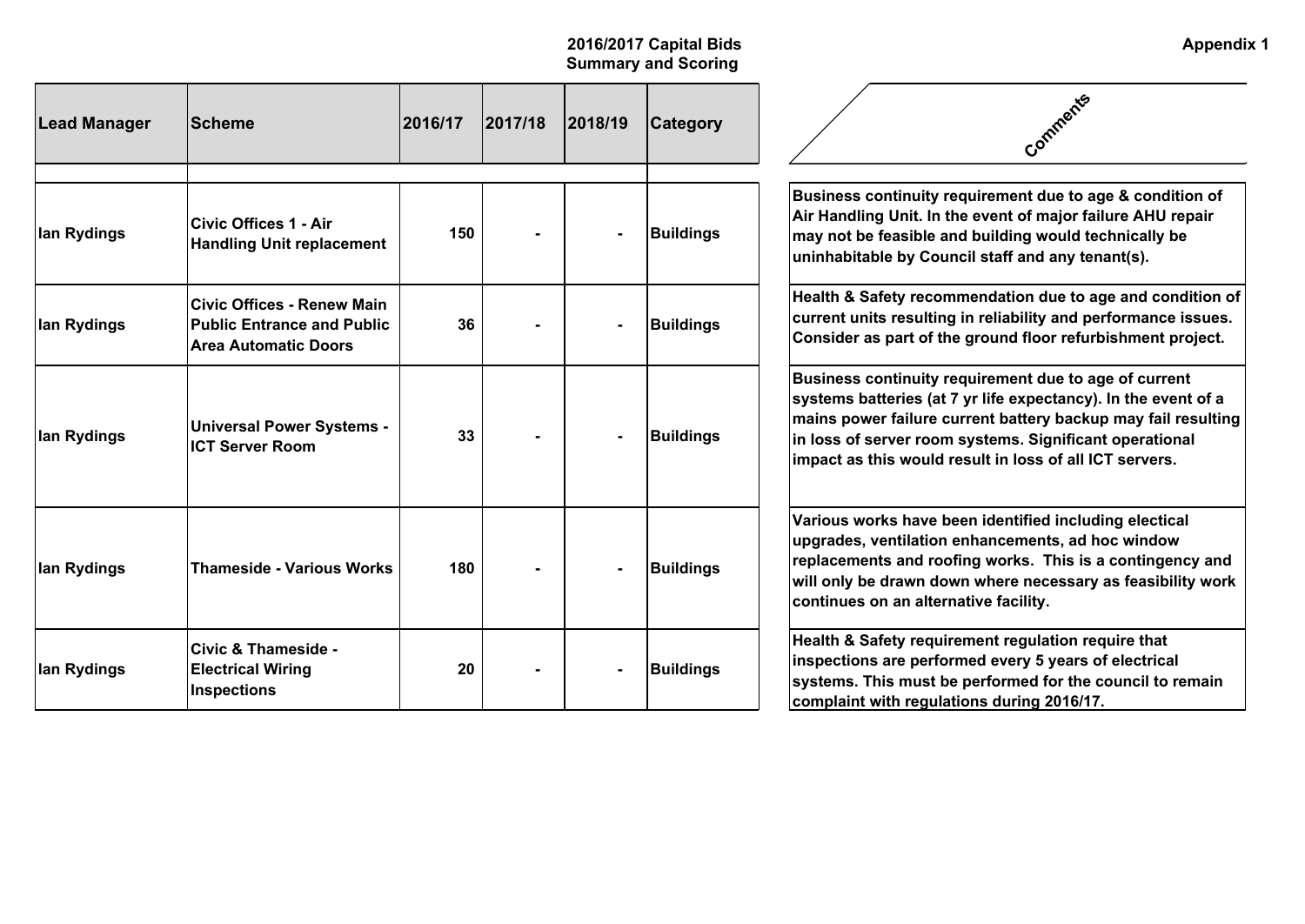| Lead Manager | <b>Scheme</b>                                                                                                                    | 2016/17 | 2017/18 | 2018/19 | <b>Category</b>  | Comments                                                                                                                                                                                                                                                        |
|--------------|----------------------------------------------------------------------------------------------------------------------------------|---------|---------|---------|------------------|-----------------------------------------------------------------------------------------------------------------------------------------------------------------------------------------------------------------------------------------------------------------|
| Ian Rydings  | Civic Offices -<br>Implementation of water<br><b>controls and Sub-Meter</b><br>systems for Utilities (Water<br>$ &$ Electricity) | 61      |         |         | <b>Buildings</b> | Energy Efficiency and more accurate sub metering of water<br>& electrical costs and recharges to tenants. Draw down in<br>line with plans to let areas within CO1 as part of increasing<br>income generation.                                                   |
| Ian Rydings  | <b>Civic Offices Lift</b><br><b>Replacement and Updates</b>                                                                      | 254     | 240     |         | <b>Buildings</b> | Health & Safety current systems are at the end of normal life<br>cycle, and are not fit for purpose due to increased demand<br>from hot-desking introduction. This would modernise the<br>lifts and repurpose internal goods lift to be used by staff<br>lalso. |
| lan Rydings  | <b>Civic Offices Underground</b><br><b>Parking Area - Sprinkler</b><br><b>System Flow Rate</b><br><b>Enhancement</b>             | 62      | 184     |         | <b>Buildings</b> | Health & Safety recommendation due to limited flow-rates<br>meaning that not all sprinkler heads can trigger<br>simultaneously to contain a large or multi-area fire.                                                                                           |
| lan Rydings  | Civic Offices 1 - Staff,<br><b>Public and member areas</b><br>toilet facilities<br>Refurbishment                                 | 173     |         |         | <b>Buildings</b> | Additional provision to be used in conjunction with the Civic<br>Office ground floor project.                                                                                                                                                                   |
| Ian Rydings  | <b>Civic Offices 1 - LED</b><br>Lighting upgrade                                                                                 | 127     |         |         | <b>Buildings</b> | Consider the availability of Salix funding to support this<br>project. Should only be progressed in line with commercial<br>discussions on the letting of CO1.                                                                                                  |
| Ian Rydings  | <b>Civic Offices - Security</b><br><b>Bollards Loading Bay and</b><br><b>Main Entrance Areas</b>                                 | 10      |         |         | <b>Buildings</b> | Should only be progressed as part of the Civic Office ground<br>floor programme.                                                                                                                                                                                |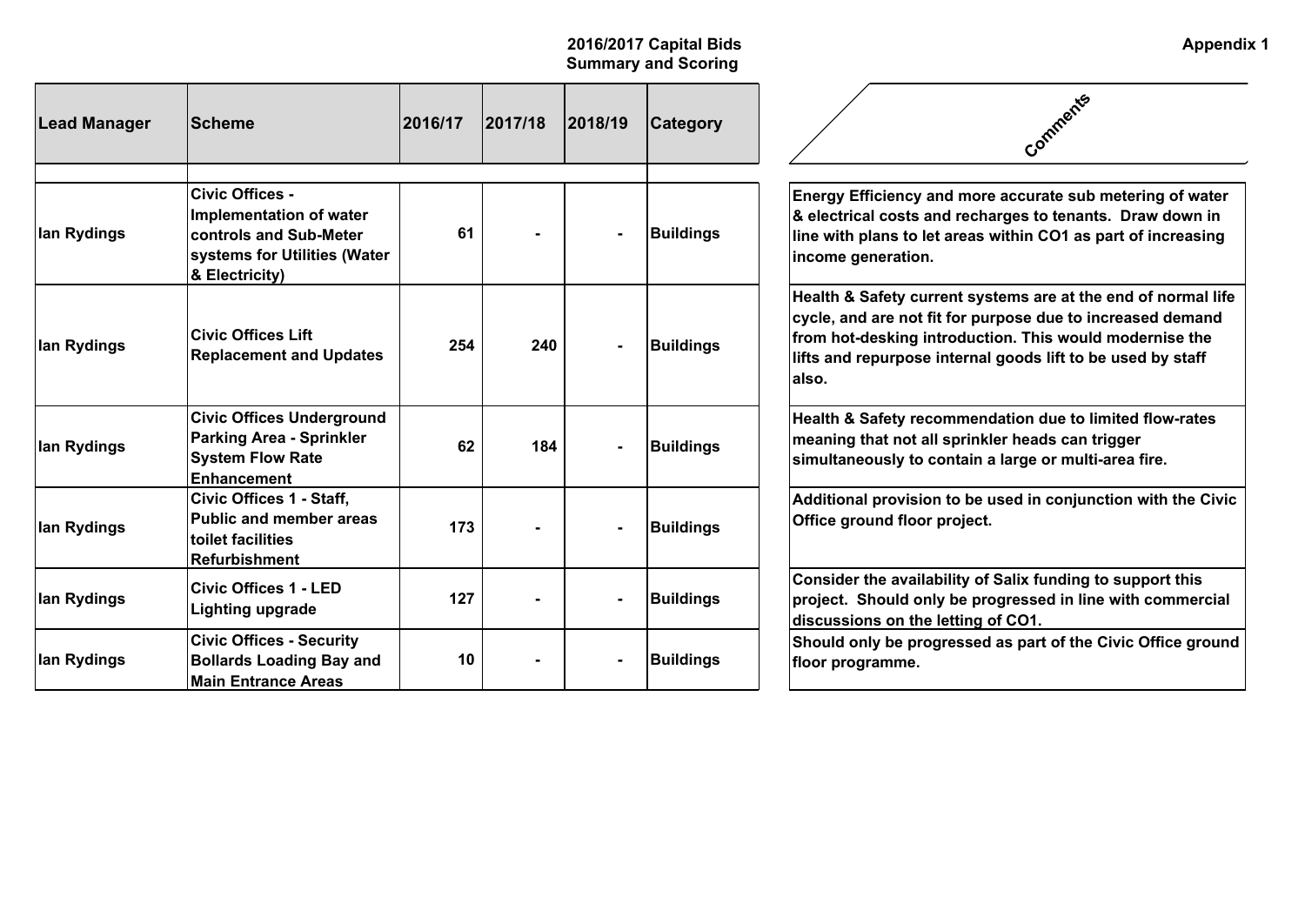| Lead Manager        | <b>Scheme</b>                                                                                   | 2016/17 | 2017/18 | 2018/19 | <b>Category</b>  | Comments                                                                                                                                                                                                                                                                                                                                                                                                                                                                                                                                                                    |
|---------------------|-------------------------------------------------------------------------------------------------|---------|---------|---------|------------------|-----------------------------------------------------------------------------------------------------------------------------------------------------------------------------------------------------------------------------------------------------------------------------------------------------------------------------------------------------------------------------------------------------------------------------------------------------------------------------------------------------------------------------------------------------------------------------|
| <b>Jenny Meads</b>  | <b>Libraries - Replacement of</b><br>all staff and public pc's                                  | 30      | 70      |         | <b>Libraries</b> | The PC's in Thurrock's libraries have been in place for over 4<br>years and whilst they have recently been upgraded to<br>Windows 7 if we want to offer our communities an<br>exceptional digital service we need to start considering<br>replacing our current PC's with newer updated technology.                                                                                                                                                                                                                                                                         |
| <b>Jenny Meads</b>  | <b>Libraries - Provision of</b><br><b>Radio Frequency</b><br><b>Identification (RFID) units</b> | 140     |         |         | Libraries        | Setting up RFID units in Aveley, Blackshots, East Tilbury,<br><b>Stanford and Tilbury or Purfleet.</b><br>These units will allow visitors to borrow and return items,<br>pay fines and charges themselves. Printing can also be<br>added to these units so that prints can be selected and paid<br>for without staff intervention.                                                                                                                                                                                                                                          |
| Murray James        | ICT - Upgrades to major line-<br>of-business systems                                            | 42      | 51      |         | 60 ICT           | Major line-of-business systems include BACS, SX3,<br>Northgate, Oracle. Without regular version upgrades the<br>Council could find itself running unsupported versions of<br>key Line of Business Applications and the Council would not<br>be PSN Compliant and could lose use of its key systems and<br>lits connection to the Public Services Network which would<br>severely hamper the ability of the council to work with other<br>PSN connected public sector organisations (e.g. DWP), and<br>lose the ability to send sensitive information using GC<br>mailboxes. |
| <b>Murray James</b> | <b>ICT - Contact Centre</b><br><b>Telephony</b>                                                 | 200     |         |         | <b>IICT</b>      | Replace the outdated legacy Contact Centre telephony<br>solution with a fit-for-purpose, modern fully supportable<br>solution that will support the Council's Channel Shift<br>strategy.                                                                                                                                                                                                                                                                                                                                                                                    |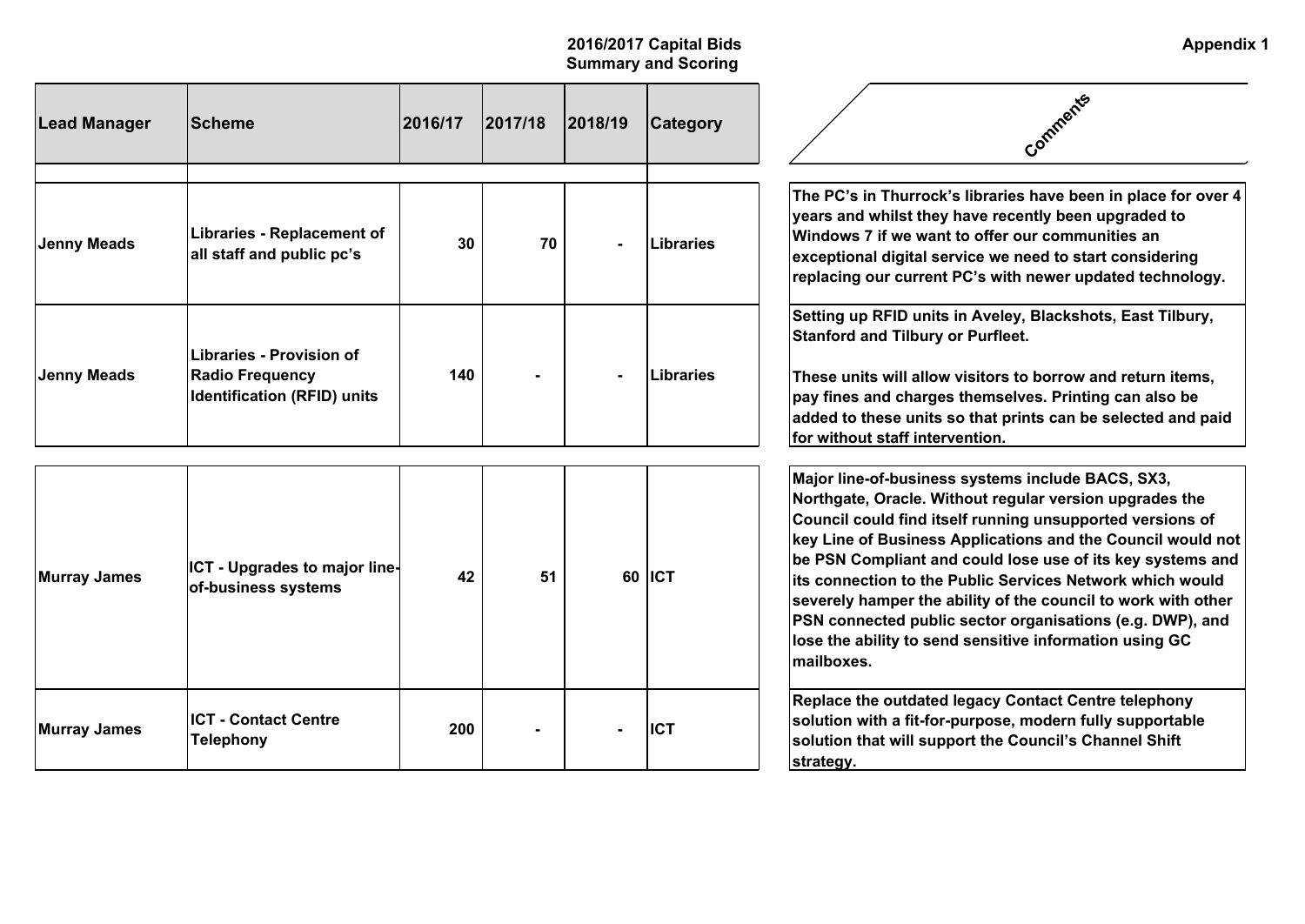| <b>Lead Manager</b> | <b>Scheme</b>                                   | 2016/17 | 2017/18 | 2018/19        | <b>Category</b> | Comments                                                                                                                                                                                                                                                                                                                                                                                                                                                                                            |
|---------------------|-------------------------------------------------|---------|---------|----------------|-----------------|-----------------------------------------------------------------------------------------------------------------------------------------------------------------------------------------------------------------------------------------------------------------------------------------------------------------------------------------------------------------------------------------------------------------------------------------------------------------------------------------------------|
| Murray James        | <b>ICT - Strategic</b><br><b>Infrastructure</b> | 550     | 550     | $\blacksquare$ | <b>ICT</b>      | The majority of the existing ICT infrastructure does not allow<br>for a "24/7" operation due to it being hosted in a single, on-<br>premise data centre that has no capability for continual<br>business operation out of hours for several reasons. The<br>current infrastructure does not also provide a suitable level<br>of Business Continuity or Disaster Recovery because it is<br>hosted in a single location (Civic Office) and no off-site<br>replication of data or systems is in place. |
| Murray James        | <b>ICT - Smartphones Tech</b><br><b>Refresh</b> |         | 80      | $\blacksquare$ | ICT             | Replacements for the current smartphone estate of 800<br>ldevices.<br>The existing smartphones will be end-of-life and are unlikely<br>to be able to receive updates to the operating system and<br>apps. Specifically, the Enterprise mobile apps are unlikely to<br>be patchable.                                                                                                                                                                                                                 |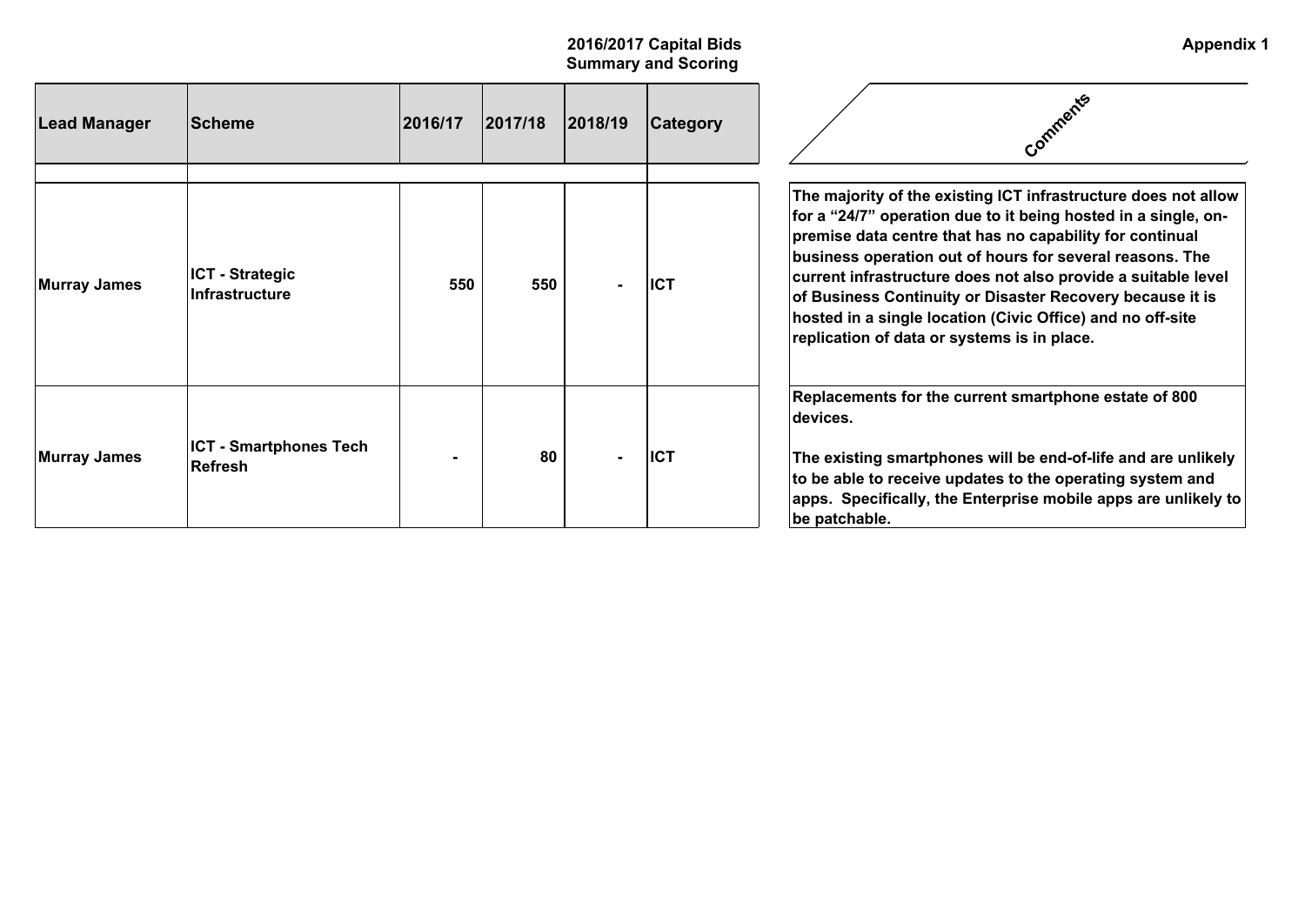| <b>Lead Manager</b> | <b>Scheme</b>                                     | 2016/17 | 2017/18 | 2018/19 | <b>Category</b> | Comments                                                                                                                                                                                                                                                                                                                                                                                                                                                                                                                                                                                                                                                                                                                                                                                                                                                                                     |
|---------------------|---------------------------------------------------|---------|---------|---------|-----------------|----------------------------------------------------------------------------------------------------------------------------------------------------------------------------------------------------------------------------------------------------------------------------------------------------------------------------------------------------------------------------------------------------------------------------------------------------------------------------------------------------------------------------------------------------------------------------------------------------------------------------------------------------------------------------------------------------------------------------------------------------------------------------------------------------------------------------------------------------------------------------------------------|
| <b>Tony Bulmer</b>  | <b>ICT - Oracle Improvement</b><br><b>Project</b> | 680     |         |         | <b>ICT</b>      | This project is designed to address both technical /<br>configuration issues with the system as well as the business<br>processes necessary to optimise the value and integrity of<br>the system. In addition it will address the skills and<br>structures necessary to maintain the integrity of the system<br>moving forward.<br>This project has been designed around 2 phases, an initial<br>phase to make the Oracle e-Business Suite a fit-for-purpose<br>system, configured to maximise its value and usability, with<br>business processes designed to optimise the potential of the<br>system.<br>A second phase, to be developed once a stable fit-for-<br>purpose environment has been delivered, will focus on<br>maximising the potential of the Business Intelligence<br>capabilities of the Oracle system to support and drive future<br>business capabilities and decisions. |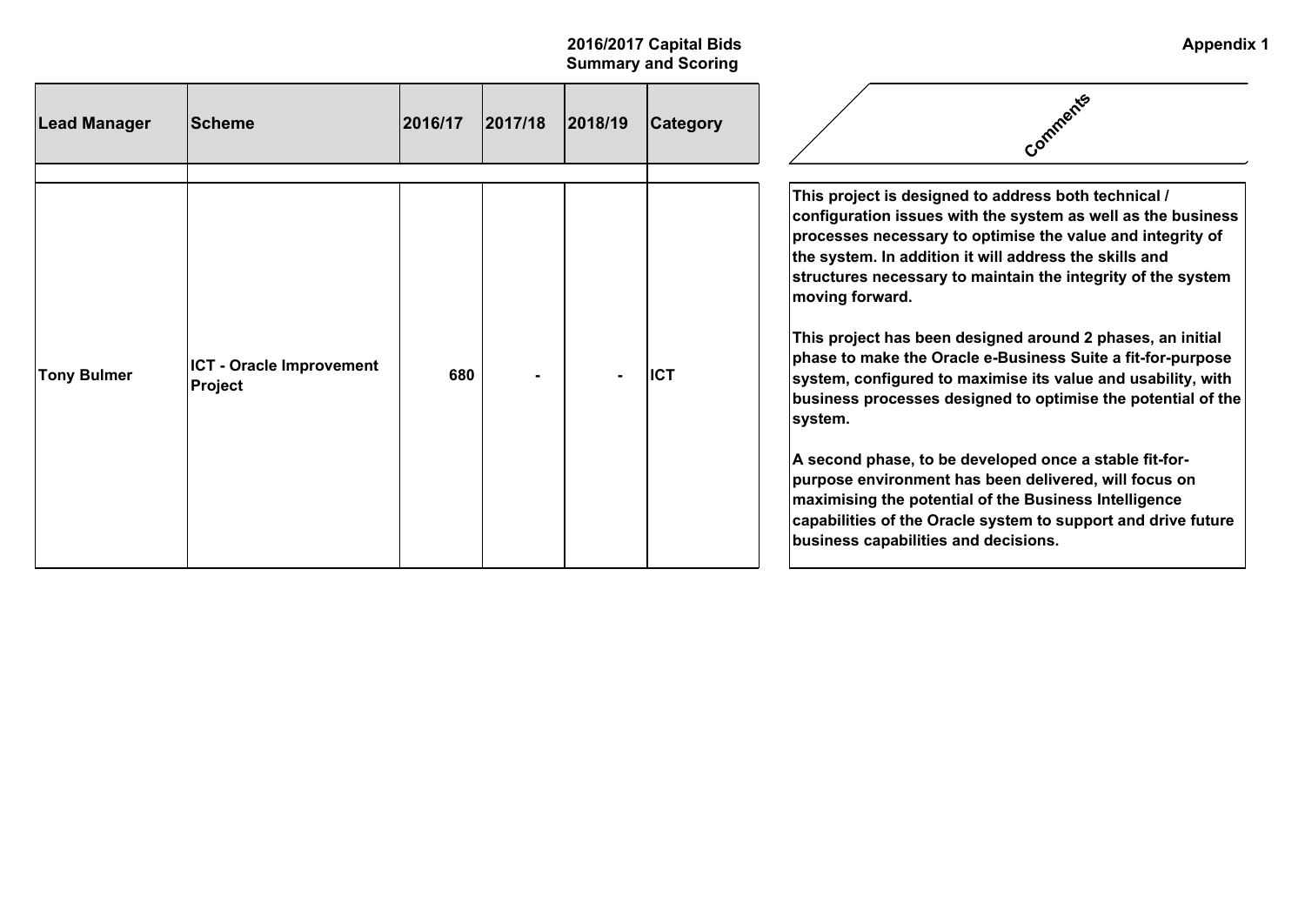| Lead Manager         | <b>Scheme</b>                                                                                                          | 2016/17 | 2017/18 | 2018/19 | <b>Category</b> | Comments                                                                                                                                                                                                                                                                                                                                                                                                                                                                                                                                                                                                                                 |
|----------------------|------------------------------------------------------------------------------------------------------------------------|---------|---------|---------|-----------------|------------------------------------------------------------------------------------------------------------------------------------------------------------------------------------------------------------------------------------------------------------------------------------------------------------------------------------------------------------------------------------------------------------------------------------------------------------------------------------------------------------------------------------------------------------------------------------------------------------------------------------------|
| <b>Geoff Galdwin</b> | Infrastructure<br>improvements in parks,<br>burial grounds and open<br>spaces, including recycling<br><b>bins</b> etc. | 250     | 250     |         | 250 Environment | Enhanced paths, roads and other infrastructure aspects of<br>our facilities will improve public access and help to mitigate<br>the safety and visual impact of reduced maintenance within<br>parks, burial grounds, etc, necessary to meet revenue<br>savings targets.<br>An effective number of litter/dog waste bins sited in<br>appropriate locations helps to reduce the volume of waste<br>discarded in streets, parks and other public areas. This<br>improves the visual amenity of the borough, encourages<br>more use of parks facilities, and reduces the dependence on<br>front line teams to manually sweep and litter pick. |
| <b>Geoff Galdwin</b> | <b>Replacement of Council-</b><br>owned vehicles and plant                                                             | 1,916   | 1,352   |         | 341 Environment | An effective vehicle and plant fleet is essential in enabling<br>front line services to be delivered efficiently and continuing<br>to operate vehicles and plant beyond their optimum<br>economic life increases both the downtime of front line<br>teams due to breakdowns and the cost of repairs and<br>lmaintenance.                                                                                                                                                                                                                                                                                                                 |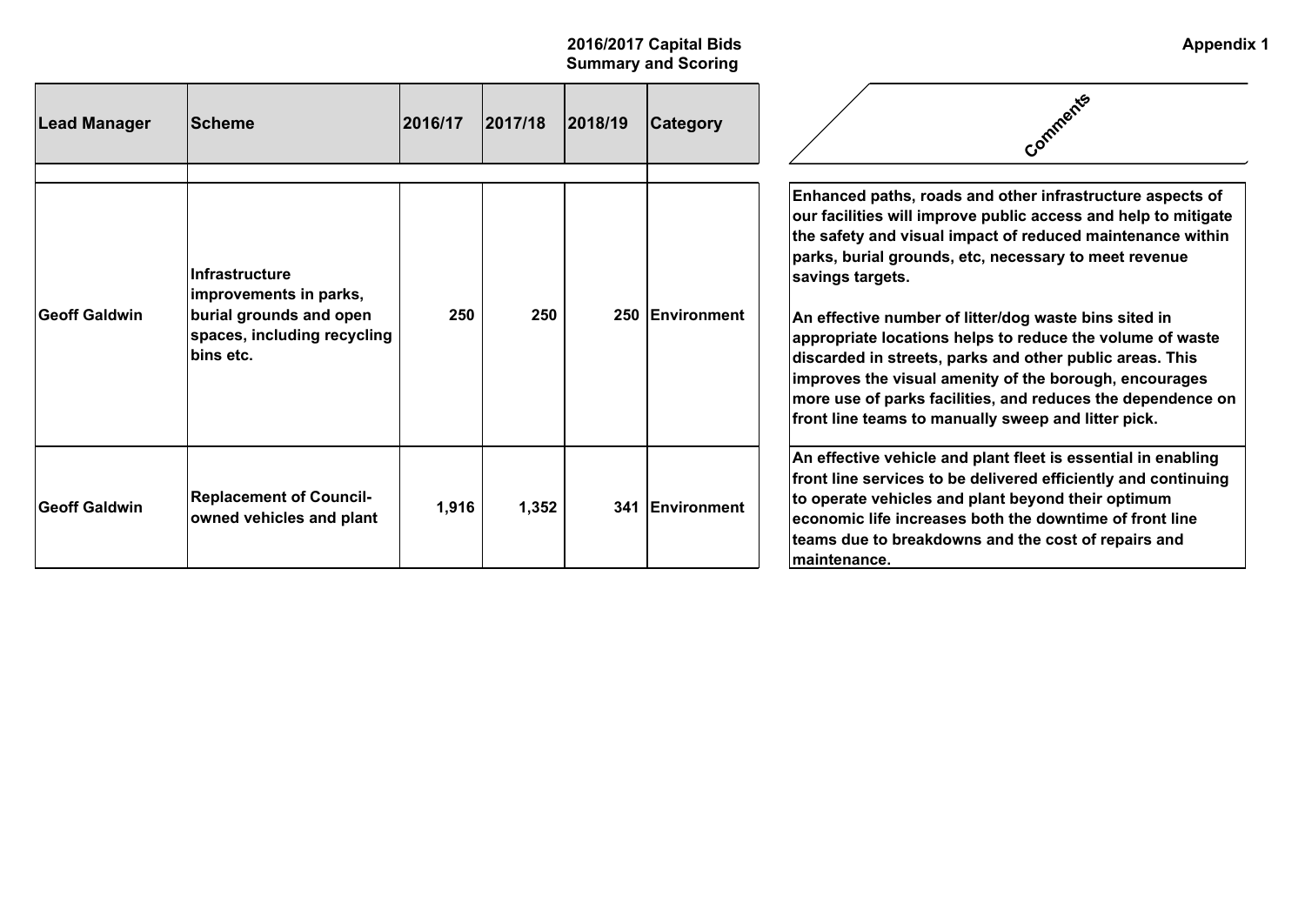| <b>Lead Manager</b>  | <b>Scheme</b>               | 2016/17 | 2017/18 | 2018/19 | <b>Category</b>     |                                                                                                                                                                                                                                                                                                                                                                                                                                                                                                                                                                                                                                                                                                        |
|----------------------|-----------------------------|---------|---------|---------|---------------------|--------------------------------------------------------------------------------------------------------------------------------------------------------------------------------------------------------------------------------------------------------------------------------------------------------------------------------------------------------------------------------------------------------------------------------------------------------------------------------------------------------------------------------------------------------------------------------------------------------------------------------------------------------------------------------------------------------|
| <b>Geoff Galdwin</b> | <b>Bartec Unit Upgrades</b> | 50      |         |         | <b>IEnvironment</b> | The fleet of Refuse Collection Vehicles are fitted with in-cab<br>devices that allow the drivers to report the completion of<br>their rounds. The devices that are currently in the vehicles<br>are reaching the end of their life (installed over 5 years ago)<br>and may need to be replaced during the course of 2016-17.<br>Accurate reporting of missed bins is an essential part of<br>customer service for the waste collection team. Use of the<br>Bartech system enables that data to be reported to residents<br>in real time – reducing contacts with the Council.<br>Additionally, the Bartech system is an important tool, used<br>by the Collection Supervisors in managing their teams. |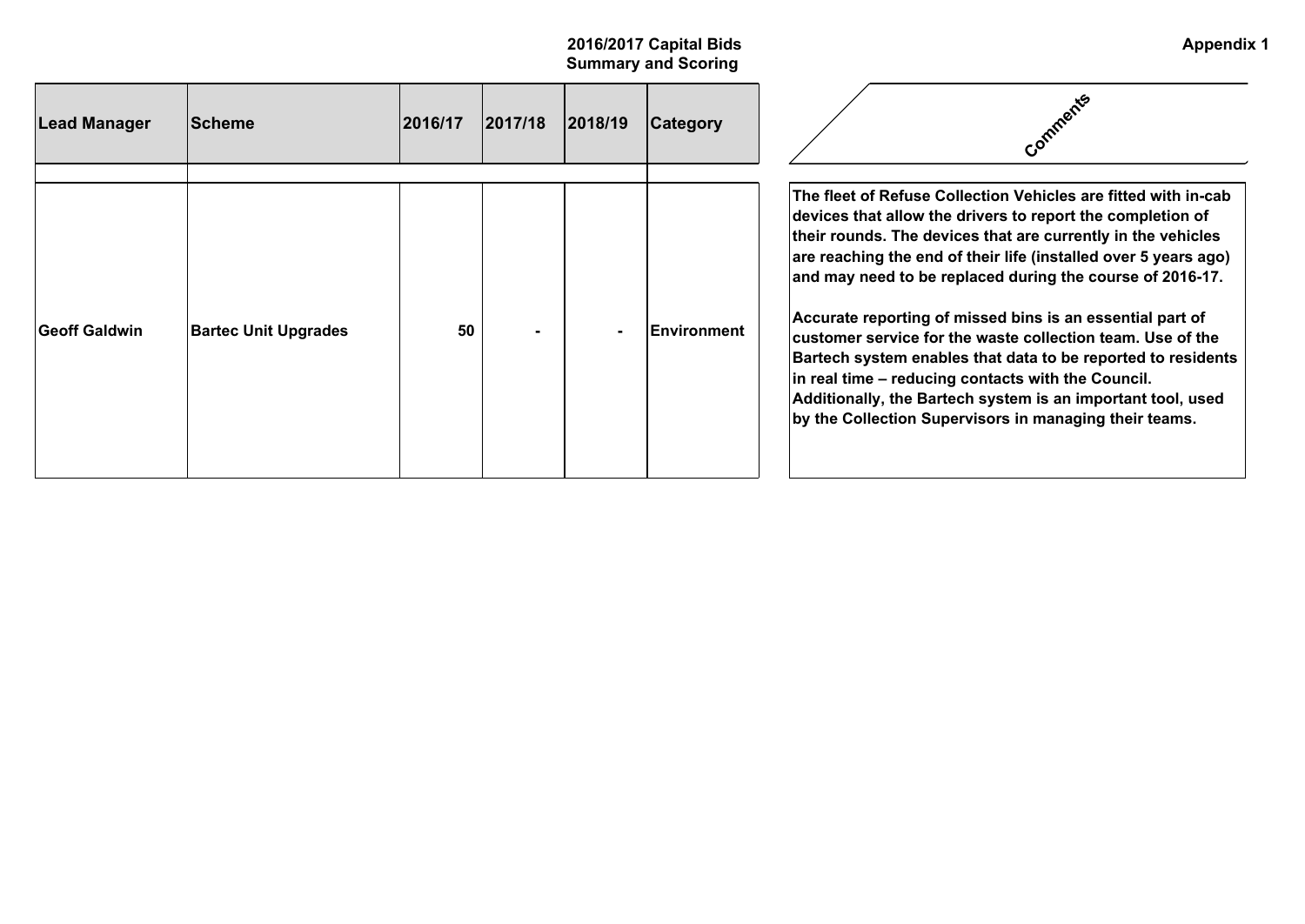| Lead Manager | <b>Scheme</b>                                                                                 | 2016/17 | 2017/18 | 2018/19 | <b>Category</b>     |                                                                                                                                                                                                                                                                                                                                                                                                                                                                                                                                                                                                                                                                                                                                                                                                                                                          |
|--------------|-----------------------------------------------------------------------------------------------|---------|---------|---------|---------------------|----------------------------------------------------------------------------------------------------------------------------------------------------------------------------------------------------------------------------------------------------------------------------------------------------------------------------------------------------------------------------------------------------------------------------------------------------------------------------------------------------------------------------------------------------------------------------------------------------------------------------------------------------------------------------------------------------------------------------------------------------------------------------------------------------------------------------------------------------------|
| Daren Spring | Implementation of back<br>office and mobile working<br>solution for Street Services<br>teams. | 70      |         |         | <b>IEnvironment</b> | Currently there is not a back office system that can be used<br>for scheduling, monitoring and reporting on the work<br>undertaken on street cleansing, grounds maintenance,<br> arboriculture and related activities. A business case has<br>been approved by Digital Board for the Department to<br>investigate potential solutions. This work has identified<br>some options that are being further reviewed.<br>By not having a robust back office system, the Department<br>will continue to be in a position where work cannot be<br>efficiently scheduled, allocated and reported on. Some of the<br>inefficiencies inherent in the current paper based systems<br>will be retained. The ability of the front line teams to maintain<br>acceptable standards of street cleanliness and grounds<br>maintenance across the borough will be impeded. |
| Daren Spring | <b>Replacement and additional</b><br>wheeled bins for waste<br>collection service             | 120     | 120     |         | 120 Environment     | Wheeled bins are required for each household to enable the<br>Council's waste collection service to operate. Bins have a<br>finite functional life due to wear and tear, damage etc, and<br>new bins (dry recycling, food/garden waste, and residual<br>waste) are required to meet the growth in domestic<br>properties.                                                                                                                                                                                                                                                                                                                                                                                                                                                                                                                                |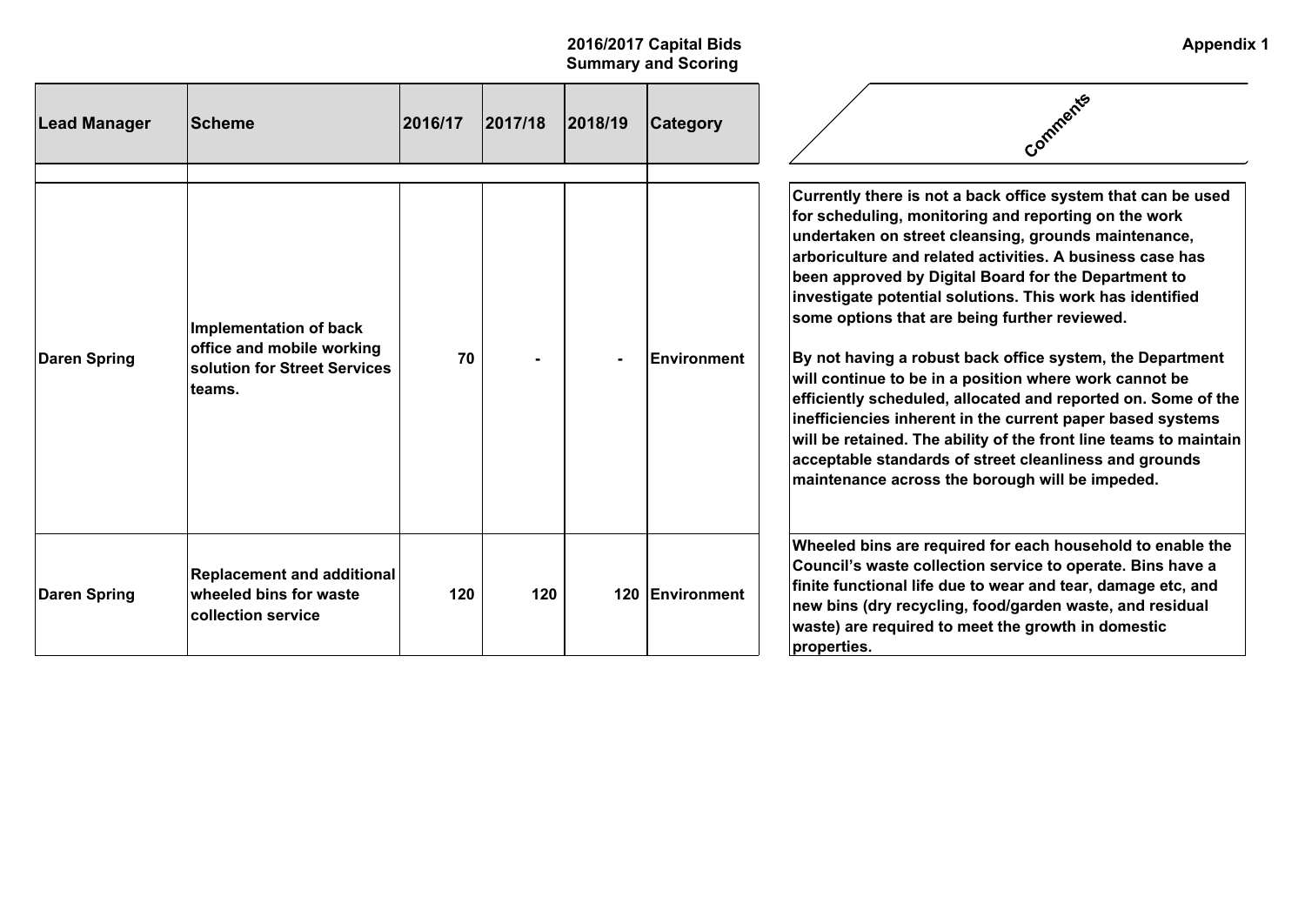# **2016/2017 Capital Bids Summary and Scoring**

| <b>Lead Manager</b> | <b>Scheme</b>                                | 2016/17 | 2017/18 | 2018/19 | <b>Category</b>    | Comments                                                                                                                                                                                                                                                                                                                                                                                                                                                                                                                                                                                                                                                                                                                                                                                                                                                                                            |
|---------------------|----------------------------------------------|---------|---------|---------|--------------------|-----------------------------------------------------------------------------------------------------------------------------------------------------------------------------------------------------------------------------------------------------------------------------------------------------------------------------------------------------------------------------------------------------------------------------------------------------------------------------------------------------------------------------------------------------------------------------------------------------------------------------------------------------------------------------------------------------------------------------------------------------------------------------------------------------------------------------------------------------------------------------------------------------|
| <b>Roger Harris</b> | Improvement works to<br><b>Collins House</b> | 100     |         |         | <b>Social Care</b> | Collins House is directly run by the Council and provides 45<br>bedspaces for vulnerable older people. We have identified a<br>number of essential upgrade items – washrooms, dining<br>areas, toilets etc – that need essential maintenance and<br>improvement. These are essential to ensure we meet CQC<br>registration standards but also that we maintain occupancy.<br>We need to maintain 95% occupancy to meet our income<br>targets. Estimate cost £75k<br>In addition we want to undertake an initial feasibility study to<br>either expand or relocate the existing building but on the<br>same overall footprint. This will be in order to consider a<br>larger number of beds, redesign to meet modern standards<br>$ \mathbf{e}.\mathbf{g} $ . providing en-suite facilities, or possibly enable us to<br>market the beds to external partners e.g. the NHS. Estimated<br>∣cost £ 25k |

| David Bull | <b>Improvements to Thurrock</b><br>Signage throughout the<br>borough | 100 | $\blacksquare$ | $\blacksquare$ | <b>Highways</b> |
|------------|----------------------------------------------------------------------|-----|----------------|----------------|-----------------|
| David Bull | <b>Community Environmental</b><br>Development Fund                   | 250 | 250            |                | 250 Highways    |

| Total Capital Bids |
|--------------------|
|--------------------|

**Signage, especially into the Borough, is in need of replacement. This will include the replacement of the Welcome to essex signs and open up opportunities for sponsorship.**

**This scheme will support street-scene infrastructure and environmental improvements which have demonstrable local priority.**